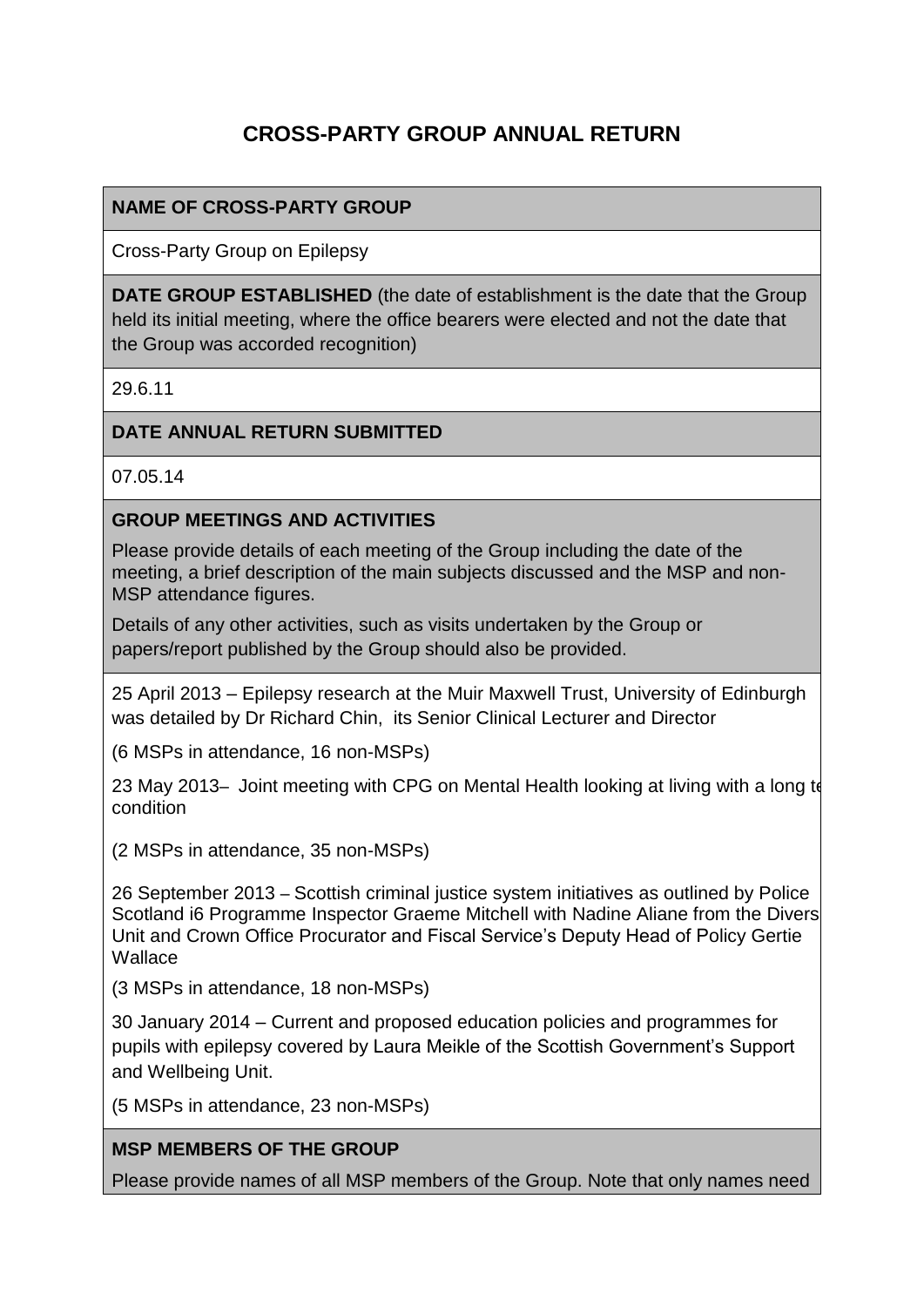| to be provided, no party designation or other information is required. |                 |  |
|------------------------------------------------------------------------|-----------------|--|
| George                                                                 | Adam            |  |
| Jayne                                                                  | <b>Baxter</b>   |  |
| Claire                                                                 | <b>Baker</b>    |  |
| Colin                                                                  | <b>Beattie</b>  |  |
| Chic                                                                   | <b>Brodie</b>   |  |
| Cameron                                                                | <b>Buchanan</b> |  |
| Malcolm                                                                | Chisholm        |  |
| <b>Ruth</b>                                                            | Davidson        |  |
| <b>Bob</b>                                                             | Doris           |  |
| James                                                                  | Dornan          |  |
| Mary                                                                   | Fee             |  |
| Neil                                                                   | Findlay         |  |
| Murdo                                                                  | Fraser          |  |
| Kenneth                                                                | Gibson          |  |
| Hugh                                                                   | Henry           |  |
| Jamie                                                                  | Hepburn         |  |
| Cara                                                                   | Hilton          |  |
| Jim                                                                    | Hume            |  |
| James                                                                  | Kelly           |  |
| Richard                                                                | Lyle            |  |
| Hanzala                                                                | <b>Malik</b>    |  |
| Paul                                                                   | Martin          |  |
| Angus                                                                  | MacDonald       |  |
| Gordon                                                                 | MacDonald       |  |
| <b>Mark</b>                                                            | McDonald        |  |
| Margaret                                                               | McDougall       |  |
| Jamie                                                                  | McGrigor        |  |
| Alison                                                                 | <b>McInnes</b>  |  |
| Duncan                                                                 | <b>McNeil</b>   |  |
| Anne                                                                   | McTaggart       |  |
| Nanette                                                                | Milne           |  |
| Willie                                                                 | Rennie          |  |
| Dennis                                                                 | Robertson       |  |
| John                                                                   | Scott           |  |
| Richard                                                                | Simpson         |  |
| Jean                                                                   | Urquhart        |  |
| Sandra                                                                 | White           |  |
| <b>NON-MSP MEMBERS OF THE GROUP</b>                                    |                 |  |

For organisational members please provide only the name of the organisation, it is not necessary to provide the name(s) of individuals who may represent the organisation at meetings of the Group.

| <b>Individuals</b> | <b>Marilyn Bryce</b>                                                                                                                                 |
|--------------------|------------------------------------------------------------------------------------------------------------------------------------------------------|
| Organisations      | Division of Clinical Psychology Scotland<br><b>Epilepsy Connections</b><br><b>Epilepsy Consortium Scotland</b><br>EpilepSy Nurses Association (ESNA) |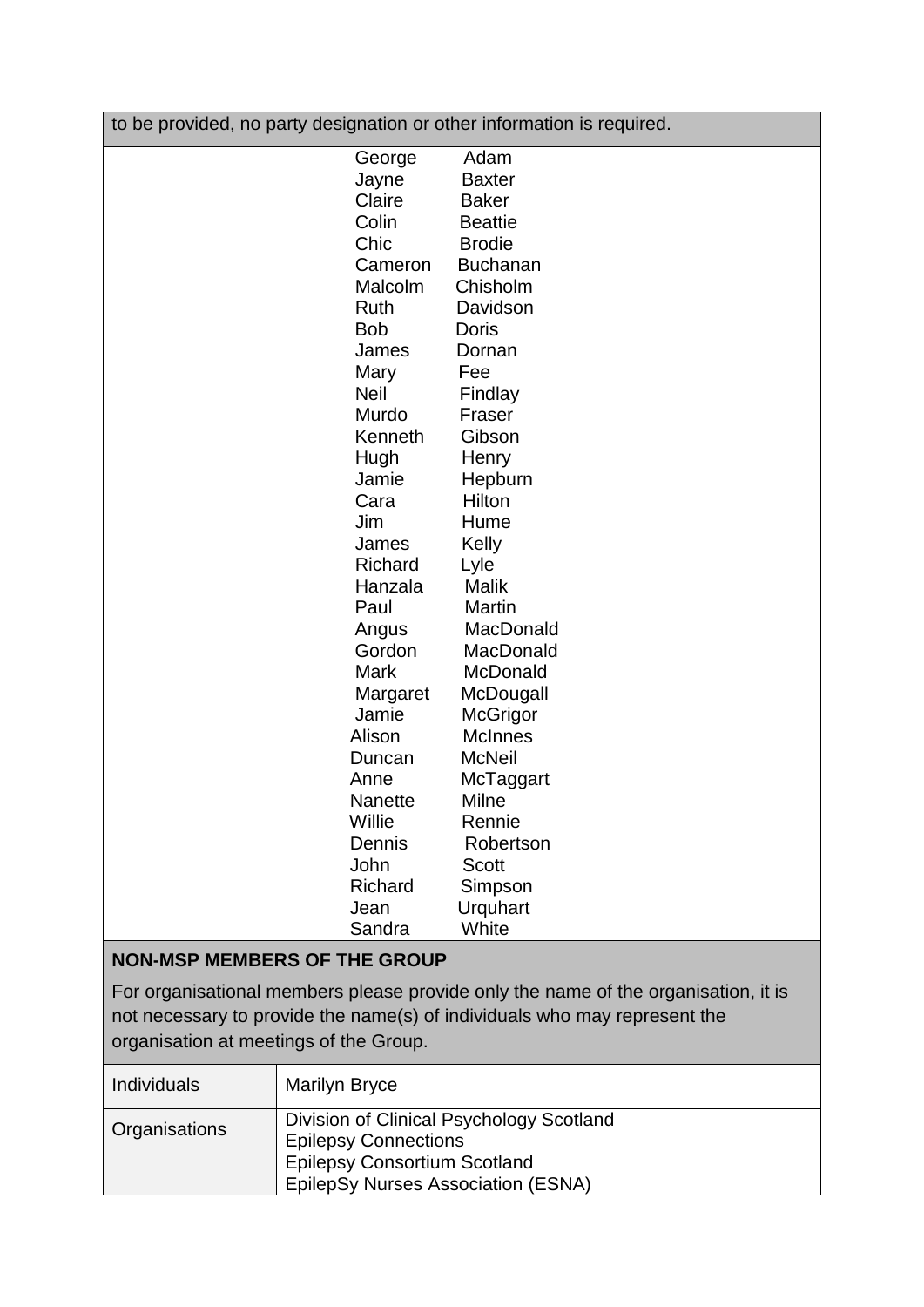| <b>Epilepsy Scotland</b>                     |
|----------------------------------------------|
| Joint Epilepsy Council                       |
| New Directions West Lothian                  |
| Quarriers                                    |
| <b>Royal Pharmaceutical Society Scotland</b> |

### **GROUP OFFICE BEARERS**

Please provide names for all office bearers. The minimum requirement is that two of the office bearers are MSPs and one of these is Convener – beyond this it is a matter for the Group to decide upon the office bearers it wishes to have. It is permissible to have more than one individual elected to each office, for example, coconveners or multiple deputy conveners.

| Convener                | <b>Kenneth Gibson MSP</b>                              |
|-------------------------|--------------------------------------------------------|
| <b>Deputy Conveners</b> | Alison McInnes MSP and Richard Simpson MSP             |
| Secretary               | Nanette Milne MSP and Allana Parker, Epilepsy Scotland |
| Treasurer               | <b>None</b>                                            |

## **FINANCIAL BENEFITS OR OTHER BENEFITS RECEIVED BY THE GROUP**

Please provide details of any financial or material benefit(s) received from a single source in a calendar year which has a value, either singly or cumulatively, of more than £500. This includes donations, gifts, hospitality or visits and material assistance such as secretariat support.

Details of material support should include the name of the individual providing support, the value of this support over the year, an estimate of the time spent providing this support and the name of the organisation that this individual is employed by / affiliated to in providing this support.

Groups should provide details of the date on which the benefit was received, the value of the benefit and a brief description of the benefit.

The Epilepsy Consortium Scotland (ECS) has given financial assistance through a Secretariat provided by Epilepsy Scotland and has met the administration costs for mailing, briefings, catering, travel and speakers' expenses amounting to £730.78 for Epilepsy Group meetings in the last 12 months (April and September 2013 and January 2014).

The Secretariat is provided by Allana Parker, Public Affairs Officer with Epilepsy Scotland. She has spent an estimated 6 days over the year providing this support at a cost of £624.

The breakdown of costs amounting to £730.78 are as follows:

25 April 2013 CPG on Epilepsy AGM - £189.06 costs for administration towards information packs, phone calls, catering costs and travel